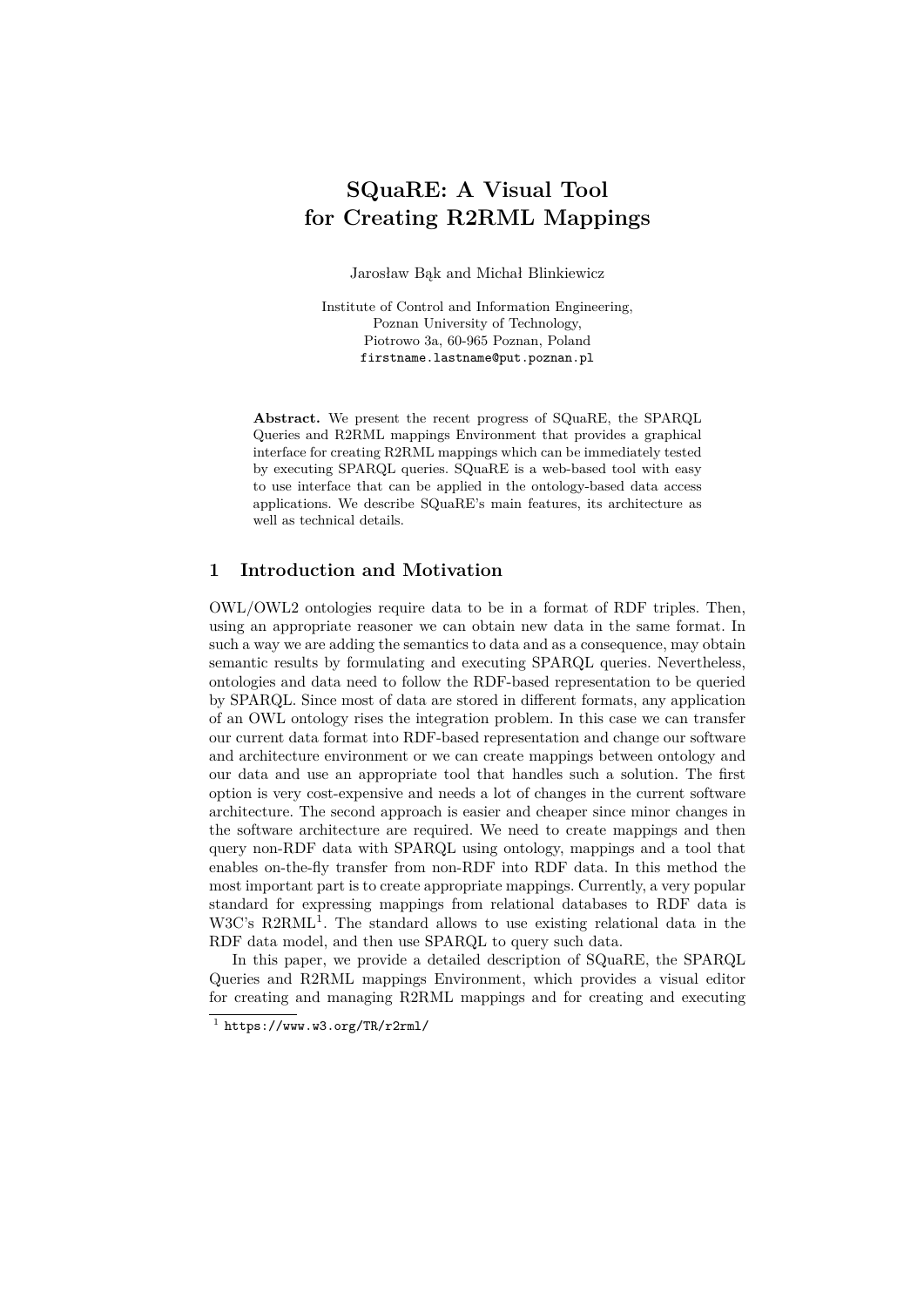SPARQL queries. SQuaRE is a web-based application that simplifies the creation of mappings between a relational database and an ontology. It also enables to test created mappings by defining and executing SPARQL queries.

## **2 The SQuaRE Framework**

*Features.* The SQuaRE environment is aimed at providing easy-to-use functions that will support creation and execution of SPARQL queries as well as creation of R2RML mappings. Thus, SQuaRE provides the following features:

- 1. Browsing a relational database a user can choose a data source and browse its schema. In this view the user sees table names, column names as well as data types stored in each column. The current implementation supports JDBC-based interfaces for relational databases. We already tested PostgreSQL and MySQL servers.
- 2. Browsing an OWL ontology a user sees hierarchies of classes, object properties and datatype properties.
- 3. Browsing mappings a list of all created mappings is shown to a user. The user can choose a mapping and then edit it in the mapping creation view.
- 4. Graphical creation of R2RML mappings in a mapping creation view a user can create R2RML mappings. The user needs to choose tables that are going to be mapped. Then, she/he needs to search for appropriate classes and properties to create mappings using a graphical interface. An example mapping of a table that contains data about companies to the NPD-benchmark ontology<sup>2</sup> is shown in Figure 1.
- 5. Management of R2RML mappings each created mapping is saved for future reference. A user can delete mappings, correct them or generate an R2RML file that contains all or selected mappings.
- 6. Textual creation of SPARQL queries current version of SQuaRE provides an option to create SPARQL queries using a text-based interface. A user can write and execute a query.
- 7. Management of SPARQL queries each constructed SPARQL query can be saved and used in future. A user can execute, delete or export: (i) a query or (ii) a set of selected queries.
- 8. Execution of SPARQL queries created SPARQL queries can be executed and results are shown as (i) a table, (ii) a graph or (iii) 'yes'/'no' answer (according to the type of a query: (i) SELECT, (ii) DESCRIBE, CONSTRUCT and (iii) ASK, respectively).

The aforementioned main list of features provides an intuitive ontology-based access to relational data. Moreover, by importing/exporting functionality a user can use SQuaRE to create mappings and test them by creating SPARQL queries, and then save everything into external files. As a result we are able to import queries and mappings into another tool that supports SPARQL and R2RML.

 $^2$  https://github.com/ontop/npd-benchmark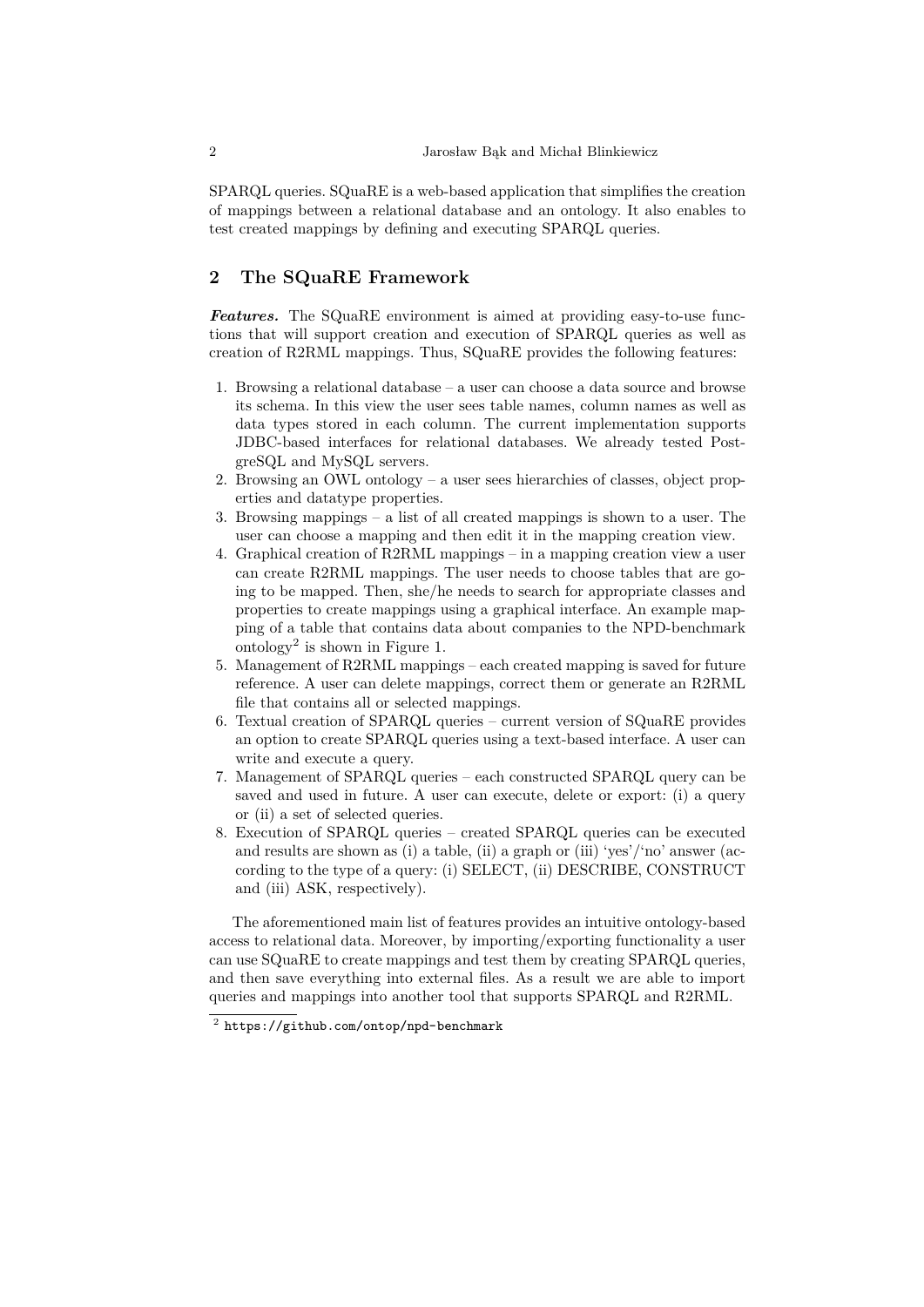

Fig. 1: Creating a mapping.

*Architecture and Applied Tools.* SQuaRE is developed in Java as a web application. The architecture of SQuaRE is presented in Figure 2. The tool consists of modules that provide different functionality.

The SQuaRE architecture is divided into two separate sides – client and server. The client-side main module, from the user's point of view, is Visual R2RML Mapper which provides tools for visual graph-based mappings of relational database metadata, such as table columns, and user provided ontology entities. Moreover, there are modules responsible for data source configuration and ontology management.

The server-side modules consist of: (i) Data Source and DBMS Manager which manages the user defined data sources and provides JDBC-based access, (ii) Ontology Handler for OWL ontology processing, and (iii) SPARQL Query Executor which utilizes already defined mappings and allows to execute SPARQL queries in the context of a relational database.



Fig. 2: The architecture of SQuaRE.